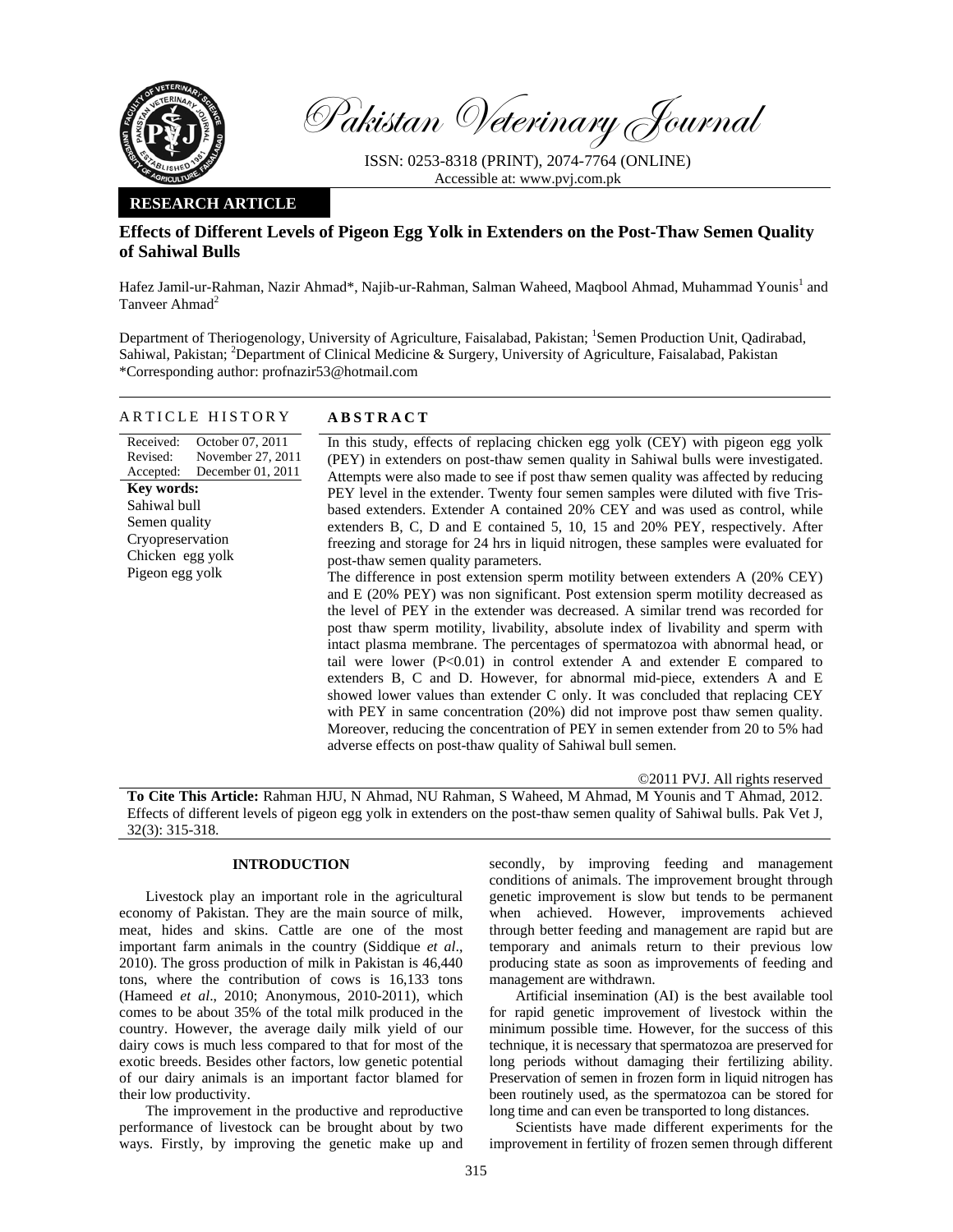dilution rates, different diluters and supplements together with use of various cooling rates, freezing and thawing protocols (Watson, 1995; Holt, 2000). However, the viability and fertility of frozen–thawed spermatozoa is generally low compared to the liquid semen, which seems to be due to sperm damage during freezing and thawing processes. The main causes of sperm injury during cryopreservation include: the oxidative damage, osmotic stress, ice crystal formation and cold shock resulting in the damage to spermatozoa viability and decrease in their fertilizing ability (Alvarez and Storey, 1992; Amirat *et al.*, 2004; Li *et al.*, 2005).

Now-a-days, egg yolk is commonly used in semen extenders for deep freezing. It protects the sperm plasma membrane and acrosome against the cold shock (Amirat *et al.*, 2004). Its main beneficial effect is thought to be because of its low-density lipoproteins (LDL), which stick to sperm plasma membrane during the cryopreservation process and stop the leakage of membrane phospholipids, enhancing their tolerance to cryopreservation (Parks and Graham, 1992).

Commonly, chicken egg yolk (CEY) has been used in semen extenders due to its easy and wide availability. Many scientists evaluated the use of yolk from eggs of various avian species other than that of chicken for cryopreservation of semen from various animal species and found improvements in the semen quality in the boar (Bathgate *et al.*, 2006), Piotou jackass (Trimeche *et al.*, 1997), stallion (Clulow *et al.*, 2007) and buffalo (Andrabi *et al.*, 2008). It has been hypothesized that replacement of yolk from chicken eggs with that from eggs of other birds in semen extender can improve post thaw quality of cattle bull spermatozoa. A 20% concentration of egg yolk is generally used in semen extender for bovines. However, Bispo *et al.* (2011) observed that low egg yolk concentration (2.5%) gave superior fertility results in goats compared to high concentration (20%). Therefore, this project was designed, i) to investigate if the replacement of CEY with that from pigeons in extenders can improve the post-thaw semen quality in Sahiwal bulls, and ii) to study if reducing the level of pigeon egg yolk (PEY) in extender affects the freezability results.

#### **MATERIALS AND METHODS**

**Experimental animals:** Three adult Sahiwal bulls with clinically normal reproductive tract and donating semen of acceptable quality, aged 4-6 years and kept at the Semen Production Unit (SPU), Qadirabad, District Sahiwal, Pakistan were used in this study. This region is situated at an altitude of about 173m and lies between longitudes 73° and 74°E and latitudes 30° and 30.15°N (Ahmad *et al*., 1981).

The experimental bulls were kept under naturally prevailing climatic conditions. For housing individually, North-South directionally situated pens having sufficient cross ventilation and protection against heat during summer and an open space for sun-bath in winter were used. Bulls were fed good quality seasonal green fodder at the rate of 10% of body weight. In addition, two to three kg of concentrate was offered per bull per day. Clean water was provided for 24 hours. Vaccination against Hemorrhagic Septicemia (HS) and Foot & Mouth Disease (FMD) was done as per schedule. Preventive measures against worm infestation were also undertaken.

**Semen collection and initial evaluation:** Semen from experimental bulls was collected once a week using an artificial vagina during April-May, 2011. Before collection, sufficient time was allowed for sexual preparation and 1-2 false mounts were allowed for proper sexual stimulation (Younis *et al.*, 1998). Two ejaculates were collected on each collection day from each bull. Immediately after collection, ejaculates for individual bull were pooled and evaluated for sperm motility and concentration. Samples with at least 60% progressively motile sperm were selected. In this way, a total of 24 pooled semen samples, with eight samples for each bull, were used for further processing.

**Extension and freezing of semen:** Five experimental extenders containing tris, citric acid, fructose, egg yolk, glycerol and antibiotics were prepared (Table 1). Extender A contained 20% CEY and was used as control, while different levels i.e. 5, 10, 15 and 20% of PEY were added into extenders B, C, D and E, respectively (Table 1).

Each pooled semen sample from each bull was divided into five portions and extended with one of the five experimental extenders by one step dilution method at 37°C (Younis *et al.*, 1998). After recording postextension sperm motility, samples were cooled to 22°C, filled in 0.5 ml French straws and equilibrated for 4 hours at 4°C. Then samples were frozen in the liquid nitrogen first by holding the straws in vapors 5 cm above the surface of the liquid nitrogen for 8 minutes (Fiaz *et al.*, 2010). Then straws were dipped in the liquid nitrogen.

Post-thaw evaluation of semen: After 24 hrs of storage in liquid nitrogen, the straws were thawed for 30 seconds in a water bath at 37°C and evaluated for sperm motility, livability and absolute index of livability, plasma membrane integrity and morphology. In order to determine the livability of spermatozoa, the thawed semen samples were kept at 37°C and the motility was observed at hourly intervals, till the death of the last sperm. Absolute index of livability for each sample was computed as described by Younis *et al.* (1999).

The plasma membrane integrity of spermatozoa was assessed through hypo-osmotic swelling test (HOST), as described earlier (Jeyendran *et al.,* 1984). Briefly, 500 µL of hypo-osmotic solution was mixed with 50 µL of frozen-thawed semen and was incubated at 37°C for 1 hour. Then a drop of well mixed semen was placed on a glass slide and was covered with a cover slip. At least 200 spermatozoa were counted in different fields under phase contrast microscope. Sperm with swollen/coiled tail were regarded as having intact plasma membrane.

For determination of sperm with morphologically abnormal head, mid-piece or tail, frozen-thawed semen sample (100  $\mu$ I) was fixed in 500  $\mu$ I of 1% formal citrate (2.9g tri-sodium citrate dihydrate and 1 ml of 37% solution of formaldehyde, dissolved in 100 ml of distilled water). Morphological abnormalities of at least 200 spermatozoa were assessed using phase contrast microscope under oil immersion and percentages of spermatozoa with abnormal head, mid piece or tail were determined for each group.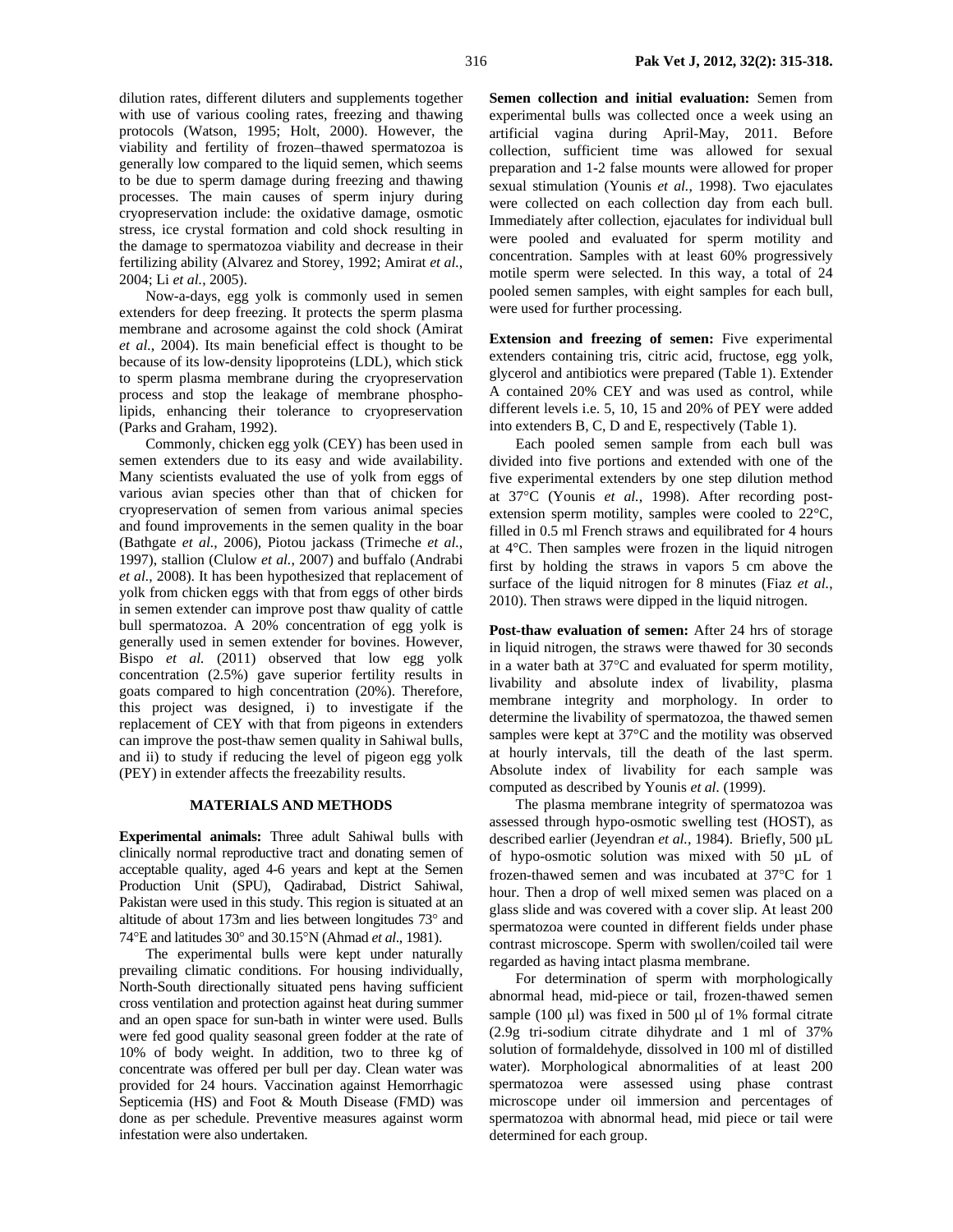| <b>Table 1:</b> Composition of experimental extenders |                      |                               |                         |                         |                                |  |  |
|-------------------------------------------------------|----------------------|-------------------------------|-------------------------|-------------------------|--------------------------------|--|--|
| Ingredients                                           | Extender A (Control) | <b>Extender B</b><br>(5% PEY) | Extender C<br>(10% PEY) | Extender D<br>(15% PEY) | <b>Extender E</b><br>(20% PEY) |  |  |
| Tris(g)                                               | 2.42                 | 2.42                          | 2.42                    | 2.42                    | 2.42                           |  |  |
| Citric acid $(g)$                                     | l.34                 | 1.34                          | I.34                    | 1.34                    | 1.34                           |  |  |
| Fructose $(g)$                                        | 10.00                | 10.00                         | 10.00                   | 10.00                   | 10.00                          |  |  |
| Chicken egg yolk (ml)                                 | 20.00                |                               |                         |                         |                                |  |  |
| Pigeon egg yolk (ml)                                  |                      | 5.00                          | 10.00                   | 15.00                   | 20.00                          |  |  |
| Glycerol (ml)                                         |                      |                               |                         |                         |                                |  |  |
| Distilled water (upto ml)                             | 100                  | 100                           | 100                     | 100                     | 100                            |  |  |
| Penicillin (IU/ml)                                    | 1000                 | 1000                          | 1000                    | 1000                    | 1000                           |  |  |
| Streptomycin (µg/ml)                                  | 1000                 | 1000                          | 1000                    | 1000                    | 1000                           |  |  |

**Statistical analysis:** Mean values ( $\pm$  SE) for various parameters of semen quality for five experimental extenders were calculated. In order to see the magnitude of variation in these parameters among different groups, the data were analyzed statistically through analysis of variance technique; following completely randomize design (Steel *et al.*, 1997). Duncan's Multiple Range Test was applied for multiple means comparison, where necessary.

#### **RESULTS AND DISCUSSION**

The first objective of the present study was to investigate the effects of replacing CEY with PEY on post-thaw semen quality in Sahiwal bulls. As shown in Table 2, the post extension sperm motility was higher in extender E containing 20% PEY compared to control extender A with 20% CEY (70.21±0.88% versus  $69.58\pm0.67\%$ , the difference was non significant. A similar trend was seen for post thaw sperm motility, where the values were  $51.67 \pm 0.58$  and  $50.42 \pm 0.60\%$ . Similarly, post thaw livability of sperm at 37ºC did not differ between control extender A and extender E having 20% PEY, although value was higher in extender E  $(5.08\pm0.15 \text{ hrs})$  than in extender A  $(5.00\pm0.14 \text{ hrs})$ ; Table 2). The same was true for post thaw absolute index of livability of spermatozoa at 37ºC. Hypo osmotic swelling test showed that percentage of sperm with intact plasma membrane was lower in extender E containing 20% PEY (87.57±0.38%) compared to control extender A (88.20±0.24%), the difference was non significant. Regarding sperm with abnormal heads and mid pieces, there was no difference between the two extenders A and E; although the mean values were lower in extender E than from control extender A (Table 2). However, extender E showed significantly  $(P<0.05)$  lower percentage of sperm with abnormal tails (8.58±0.22%) compared to extender A  $(11.38\pm0.24\%)$ . Thus, there was no difference in post thaw semen quality parameters between the two extenders, indicating that replacement of 20% CEY with 20% PEY in extender had no beneficial effects on most parameters of post thaw semen quality of Sahiwal bulls.

These results are partially supported by those of Santiago-Moreno *et al.* (2008), who concluded that quail egg yolk offers no advantages over CEY in the cryopreservation of Spanish ibex epididymal spermatozoa. However, results of the present study are not supported by those of Su *et al.* (2008) and Akhter *et al.* (2011), who stated that replacement of CEY with PEY in extender significantly improved post thaw sperm motility percentage in cattle bulls. Kulaksız *et al.* (2010) observed that chucker egg yolk had the best cryoprotective effect in terms of the highest post-thaw sperm motility (54.0%), compared to the other five avian egg yolks (P<0.05) including domestic chicken, goose, turkey, duck and Japanese quail. According to Andrabi *et al.* (2008), duck egg yolk in extenders improved the freezability of buffalo bull spermatozoa compared to CEY. Differences in the quality of post thaw semen diluted in extenders having egg yolks from different avian species were attributed to differences in the biochemical composition of yolks from different birds (Trimeche *et al.,* 1997; Bathgate *et al.*, 2006).

The second objective of the present study was to investigate if reduction in the concentration of PEY in extender affects the freezability results of Sahiwal bull semen. The results on post extension sperm motility (Table 2) revealed that the value was highest  $(70.21 \pm 0.88\%)$  in extender E with 20% PEY and lowest (56.46±0.64%) in extender B having 5% PEY, the difference was significant  $(P<0.05)$ . The post extension sperm motility decreased as PEY concentration in extender was decreased from 20 to 5%. An almost similar pattern was recorded for post thaw livability and absolute index of livability of spermatozoa at 37ºC. The same was true for percentage of sperm with intact plasma membrane as revealed by hypo osmotic swelling test. The post thaw sperm motility decreased significantly as the PEY level was decreased from 20 to 10%, with no further decrease when PEY was decreased from 10 to 5%. The percentage of sperm with abnormal heads or abnormal tails increased significantly with decrease in concentration of PEY in the extender. The percentage of sperm with abnormal mid piece increased as PEY in extender was decreased from 20 to 10%.

In general, the quality of frozen-thawed semen declined as the concentration of PEY in the extender was decreased. This indicates that reduction in the level of PEY in the extender adversely affected the post thaw semen quality of Sahiwal bulls. This effect was evident after dilution of the semen with the experimental extenders and persisted even after freezing and thawing. These results are in line with those reported by Su *et al.* (2008), who noted that the progressive motility and viability of the frozen-thawed bull spermatozoa was highest using 20% PEY in the extender when compared with concentrations of 5, 10, 30 and 40% PEY ( $P<0.05$ ).

However, Bispo *et al.* (2011) evaluated low and high egg yolk concentrations and concluded that the use of glucose–EDTA extender with a low egg yolk concentration (2.5%) gave superior fertility results in goats compared to high concentration (20%). Dong and Vandevoort (2009) stated that the concentration of egg yolk (2–50%, vol/vol), the dilution method, and the delay